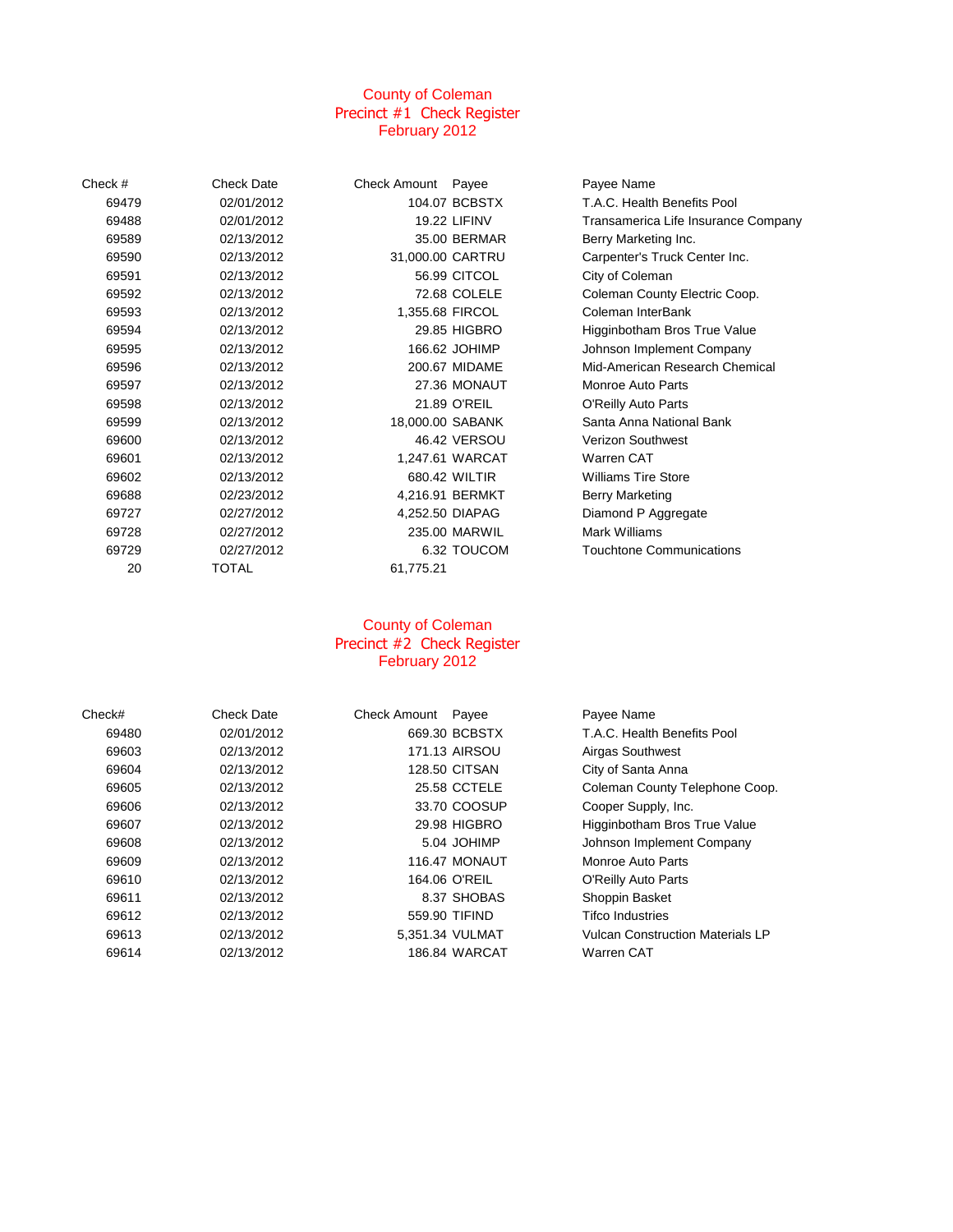| 69615 | 02/13/2012   | 237.90    |
|-------|--------------|-----------|
| 69616 | 02/13/2012   | 1.692.86  |
| 69689 | 02/23/2012   | 3.929.37  |
| 69730 | 02/27/2012   | 200.22    |
| 17    | <b>TOTAL</b> | 13.510.56 |

237.90 WATJET Watson Jet-Lube 3,929.37 BERMKT Berry Marketing

 02/13/2012 1,692.86 WILTIR Williams Tire Store 200.22 WTU West Texas Utilities Company

## Precinct #3 Check Register February 2012

| Check# | Check Date | <b>Check Amount</b> | Payee           | Payee Name                                     |
|--------|------------|---------------------|-----------------|------------------------------------------------|
| 69481  | 02/01/2012 |                     | 201.32 BCBSTX   | T.A.C. Health Benefits Pool                    |
| 69491  | 02/01/2012 |                     | 38.46 GUARDI    | Guardian - Appleton                            |
| 69617  | 02/13/2012 |                     | 330.00 BROGLA   | Brownwood Glass & Alignment                    |
| 69618  | 02/13/2012 |                     | 30.68 COLELE    | Coleman County Electric Coop.                  |
| 69619  | 02/13/2012 |                     | 21.61 COLWAT    | <b>Coleman County Special Utility District</b> |
| 69620  | 02/13/2012 |                     | 28.10 CCTELE    | Coleman County Telephone Coop.                 |
| 69621  | 02/13/2012 | 1,936.68 FIRCOL     |                 | Coleman InterBank                              |
| 69622  | 02/13/2012 |                     | 7.05 MONAUT     | Monroe Auto Parts                              |
| 69623  | 02/13/2012 |                     | 51.67 DUNDIS    | Trashaway/Duncan #691                          |
| 69624  | 02/13/2012 |                     | 2,167.14 WARCAT | Warren CAT                                     |
| 69625  | 02/13/2012 |                     | 274.40 WILTIR   | <b>Williams Tire Store</b>                     |
| 69690  | 02/23/2012 | 2.615.49 BERMKT     |                 | <b>Berry Marketing</b>                         |
| 12     | TOTAL      | 7.702.60            |                 |                                                |

# Precinct #4 Check Register February 2012

| Check# | <b>Check Date</b> | <b>Check Amount</b> | Payee               | Payee Name                                     |
|--------|-------------------|---------------------|---------------------|------------------------------------------------|
| 69482  | 02/01/2012        |                     | 6.54 BCBSTX         | T.A.C. Health Benefits Pool                    |
| 69492  | 02/01/2012        |                     | 76.49 GUARDI        | Guardian - Appleton                            |
| 69626  | 02/13/2012        |                     | 87.37 ALLWAS        | <b>Allied Waste Services</b>                   |
| 69627  | 02/13/2012        |                     | <b>14.50 BLEFOR</b> | <b>Bledsoe Ford-Mercury</b>                    |
| 69628  | 02/13/2012        |                     | 117.36 COLELE       | Coleman County Electric Coop.                  |
| 69629  | 02/13/2012        |                     | 22.21 COLWAT        | <b>Coleman County Special Utility District</b> |
| 69630  | 02/13/2012        |                     | 372.85 COOSUP       | Cooper Supply, Inc.                            |
| 69631  | 02/13/2012        |                     | 600.00 MAXHOR       | Max Horne                                      |
| 69632  | 02/13/2012        |                     | 422.86 MONAUT       | Monroe Auto Parts                              |
| 69633  | 02/13/2012        |                     | 152.39 TIFIND       | <b>Tifco Industries</b>                        |
| 69634  | 02/13/2012        |                     | 42.09 VERSOU        | Verizon Southwest                              |
| 69635  | 02/13/2012        |                     | 479.39 WARCAT       | Warren CAT                                     |
| 69731  | 02/27/2012        |                     | 2,939.81 HARBRO     | Hartmann Bros., Inc.                           |
| 69732  | 02/27/2012        |                     | 600.00 TERTAY       | Terry Taylor Jr.                               |
| 69733  | 02/27/2012        |                     | 6.73 TOUCOM         | Touchtone Communications                       |
| 15     | TOTAL             | 5,940.59            |                     |                                                |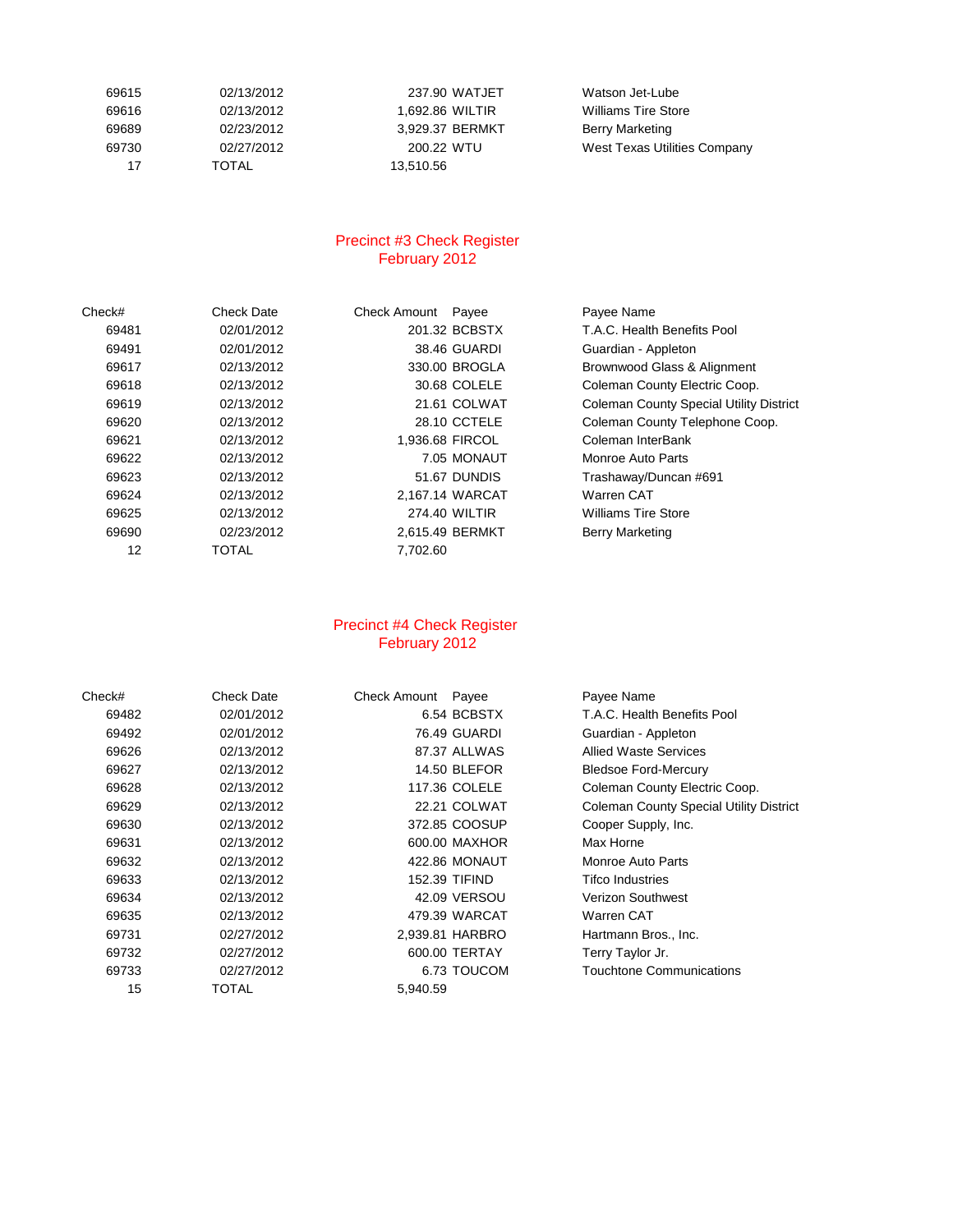#### General Road and Bridge Fund Check Register February 2012

| Check# | <b>Check Date</b> | Check Amount     | Payee           | Payee Name                           |
|--------|-------------------|------------------|-----------------|--------------------------------------|
| 69478  | 02/01/2012        |                  | 8.520.98 BCBSTX | T.A.C. Health Benefits Pool          |
| 69483  | 02/01/2012        |                  | 224.00 LISTBL   | Blue Cross Blue Shield of Texas      |
| 69485  | 02/01/2012        |                  | 28.90 CONSEC    | Washington National Ins. Co.         |
| 69486  | 02/01/2012        |                  | 31.90 TRALIF    | Conseco Life Insurance Co.           |
| 69490  | 02/01/2012        |                  | 83.08 GUARDI    | Guardian - Appleton                  |
| 69587  | 02/13/2012        |                  | 1,090.00 JOHIMP | Johnson Implement Company            |
| 69588  | 02/13/2012        | 39,615.36 TRIBLA |                 | <b>Triple Blade and Steel</b>        |
| 69723  | 02/27/2012        |                  | 301.65 CERLAB   | <b>Certified Laboratories</b>        |
| 69724  | 02/27/2012        | 60,849.46 JOHDEE |                 | John Deere Government & National Sal |
| 69725  | 02/27/2012        |                  | 3,500.00 REEMCK | Reed, McKee & Co. P.C.               |
| 69726  | 02/27/2012        |                  | 308.00 VINCON   | <b>Vinyl Connection</b>              |
|        |                   | 30,842.86        |                 | Payroll                              |
|        |                   | 2,877.12         |                 | Payroll taxes                        |
|        |                   | 5,039.47         |                 | Retirement contributions             |
|        |                   | 0.00             |                 | <b>Transfers to Precincts</b>        |

#### General Fund Check Register February 2012

| Check# | <b>Check Date</b> | Check Amount Payee |                 | Payee Name                          |
|--------|-------------------|--------------------|-----------------|-------------------------------------|
| 69477  | 02/01/2012        | 15,393.51 BCBSTX   |                 | T.A.C. Health Benefits Pool         |
| 69484  | 02/01/2012        |                    | 129.75 CONSEC   | Washington National Ins. Co.        |
| 69487  | 02/01/2012        |                    | 206.07 LIFINV   | Transamerica Life Insurance Company |
| 69489  | 02/01/2012        |                    | 1,036.06 GUARDI | Guardian - Appleton                 |
| 69493  | 02/02/2012        |                    | 50.00 ELECOU    | Eleventh Court of Appeals           |
| 69494  | 02/06/2012        |                    | <b>CCOCLK</b>   | <b>Stacey Mendoza County Clerk</b>  |
| 69495  | 02/10/2012        |                    | <b>GUETIF</b>   | Tiffany D. Zirkle                   |
| 69496  | 02/10/2012        |                    | <b>BAKNAN</b>   | Nancy G Baker                       |
| 69497  | 02/10/2012        |                    | <b>BERCAR</b>   | Carla J Berry                       |
| 69498  | 02/10/2012        |                    | <b>BURCHR</b>   | Christin D Burris                   |
| 69499  | 02/10/2012        |                    | <b>CAMWIL</b>   | William N Campbell                  |
| 69500  | 02/10/2012        |                    | <b>CONCHR</b>   | <b>Christine D Connelly</b>         |
| 69501  | 02/10/2012        |                    | <b>DUNDAV</b>   | David L Dunlap                      |
| 69502  | 02/10/2012        |                    | <b>GEOJAR</b>   | Jarvis M George                     |
| 69503  | 02/10/2012        |                    | <b>HARBEV</b>   | <b>Beverly K Harris</b>             |
| 69504  | 02/10/2012        |                    | <b>HUDDAR</b>   | Darlene A Huddle                    |
| 69505  | 02/10/2012        |                    | <b>LEMCAT</b>   | Cathryn R LeMay                     |
| 69506  | 02/10/2012        |                    | <b>MAYMAR</b>   | Margie K Mayo                       |
| 69507  | 02/10/2012        |                    | <b>SMIPAT</b>   | Patricia S McMillan                 |
| 69508  | 02/10/2012        |                    | <b>MENSTA</b>   | Stacey D Mendoza                    |
| 69509  | 02/10/2012        |                    | <b>ROSJOE</b>   | Joe L Rose                          |
| 69510  | 02/10/2012        |                    | <b>TRAJAM</b>   | Jamie L Trammell                    |
| 69511  | 02/10/2012        |                    | <b>WATJOE</b>   | Joe D Watson                        |
| 69512  | 02/10/2012        |                    | <b>BEARIC</b>   | <b>Richard L Beal</b>               |
| 69513  | 02/10/2012        |                    | <b>DAVBOB</b>   | Bobby A Davis                       |
| 69514  | 02/10/2012        |                    | <b>STEJOH</b>   | Johnny M Stephenson                 |
| 69515  | 02/10/2012        |                    | <b>WILMAR</b>   | Mark L Williams                     |
| 69516  | 02/10/2012        |                    | <b>CROBOB</b>   | Bobby J Croft                       |
| 69517  | 02/10/2012        |                    | <b>FORTER</b>   | <b>Terry G Fortune</b>              |
|        |                   |                    |                 |                                     |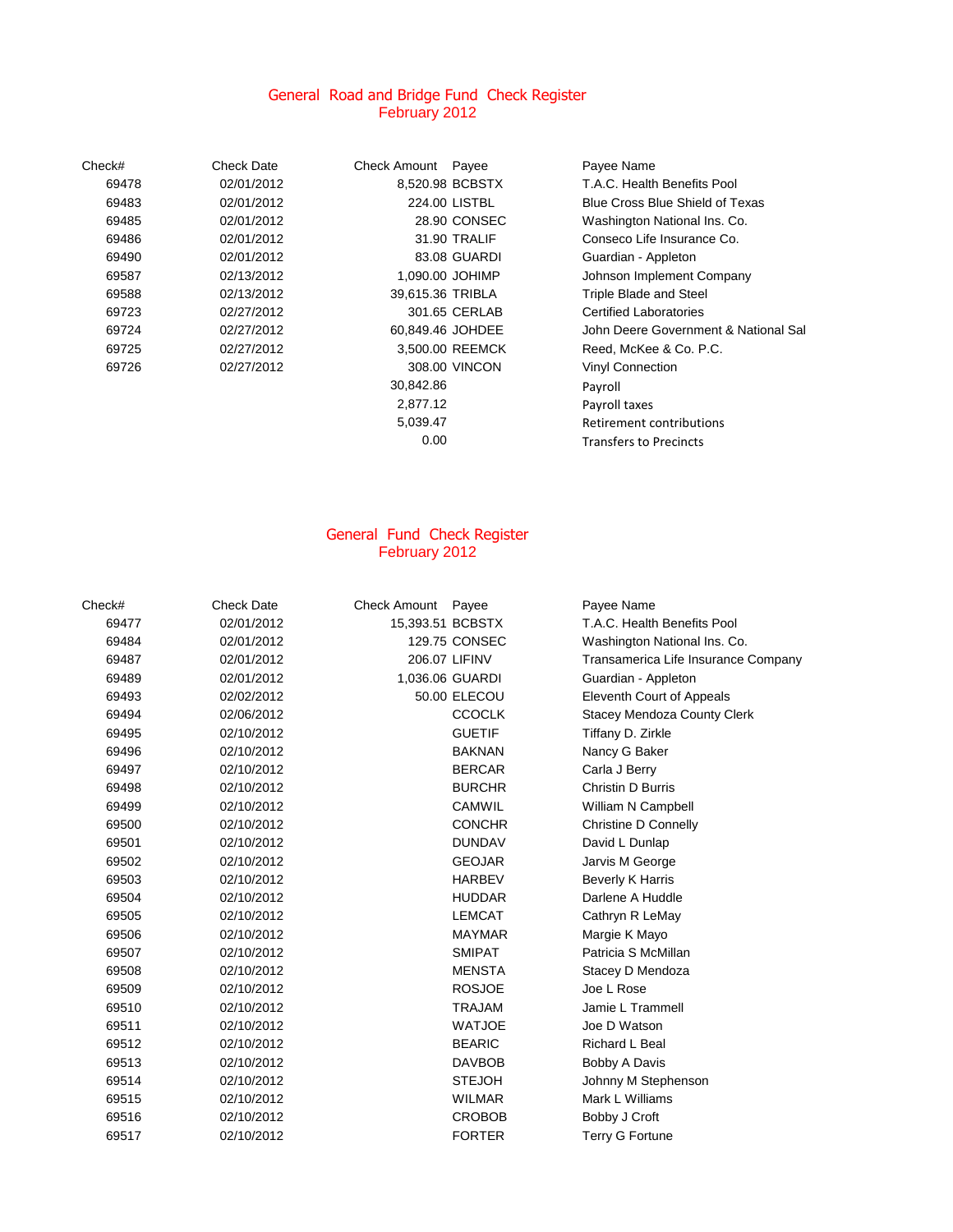| 69518 | 02/10/2012 | <b>ROBOLL</b>        | Ollie W Roberson, Jr.                      |
|-------|------------|----------------------|--------------------------------------------|
| 69519 | 02/10/2012 | <b>DILEDD</b>        | Eddie W Dillard                            |
| 69520 | 02/10/2012 | <b>MORJOE</b>        | William J Morris                           |
| 69521 | 02/10/2012 | PEEDAV               | David P Peeples, III                       |
| 69522 | 02/10/2012 | LAWSCO               | Scotty W Lawrence                          |
| 69523 | 02/10/2012 | SMIMAR               | Mark R Smith                               |
| 69524 | 02/10/2012 | <b>ROMALE</b>        | Alejandro Torres-Romero                    |
| 69525 | 02/10/2012 | <b>BOWROB</b>        | Robert L Bowen                             |
| 69526 | 02/10/2012 | <b>BURCOD</b>        | Cody L Burris                              |
| 69527 | 02/10/2012 | <b>WALMAC</b>        | Mackie J Walters                           |
| 69528 | 02/09/2012 | <b>WOOCON</b>        | Connie Y Beloat                            |
| 69529 | 02/09/2012 | <b>COGLES</b>        | Leslie W Cogdill                           |
| 69530 | 02/09/2012 | <b>HAMMIC</b>        | Linda M Hammonds                           |
| 69531 | 02/09/2012 | JONRAY               | Raymond E Jones, Sr.                       |
| 69532 | 02/09/2012 | <b>KENJAC</b>        | Jackie D Kenney                            |
| 69533 | 02/09/2012 | LANARC               | Archie W Lancaster                         |
| 69534 | 02/09/2012 | LAWJES               | Jessie W Laws                              |
| 69535 | 02/09/2012 | <b>PLUVIC</b>        | Vickie S Melot                             |
| 69536 | 02/09/2012 | <b>MOONAT</b>        | Natasha G Moody                            |
|       |            |                      |                                            |
| 69537 | 02/09/2012 | <b>PONGER</b>        | Gerald L Pond                              |
| 69538 | 02/09/2012 | <b>TURROB</b>        | Robert W Turner                            |
| 69539 | 02/09/2012 | <b>WATCIN</b>        | Cindy L Watson                             |
| 69540 | 02/09/2012 | WATJER               | Jeromy Watson                              |
| 69541 | 02/09/2012 | WILWIL               | Willie D Williams                          |
| 69542 | 02/09/2012 | <b>WIPDAN</b>        | Daniel L Wipff                             |
| 69543 | 02/13/2012 | 319.02 ADVOFF        | Advantage Office Products LLC              |
| 69544 | 02/13/2012 | 258.40 ALLEVA        | <b>Allicyn Evans</b>                       |
| 69545 | 02/13/2012 | 445.00 ANDJAC        | Andrea Jackson                             |
| 69546 | 02/13/2012 | 704.78 ATMENE        | Atmos Energy                               |
| 69547 | 02/13/2012 | 464.26 BENKEI        | Ben E. Keith Company                       |
| 69548 | 02/13/2012 | 1,954.62 BERMAR      | Berry Marketing Inc.                       |
| 69549 | 02/13/2012 | 27.95 WOLPAK         | Charles L. Wolfe & Assoc.                  |
| 69550 | 02/13/2012 | 325.00 CMCDON        | <b>Charles McDonald</b>                    |
| 69551 | 02/13/2012 | 1,670.30 CITCOL      | City of Coleman                            |
| 69552 | 02/13/2012 | 12.22 CHR&DE         | Coleman Chronicle & DV                     |
| 69553 | 02/13/2012 | 59.00 COTECO         | Coleman Co. Telecommunications             |
| 69554 | 02/13/2012 | 3,500.00 COCOME      | <b>Coleman County Medical Center</b>       |
| 69555 | 02/13/2012 | 1,000.00 COUJUD      | County Judges and Commissioners Ass        |
| 69556 | 02/13/2012 | 950.00 DERHAM        | Derek Hampton                              |
| 69557 | 02/13/2012 | 416.66 COMCOR        | <b>District Adult Probation Department</b> |
| 69558 | 02/13/2012 | 200.00 ERIHAL        | Erica Hall                                 |
| 69559 | 02/13/2012 | 28.28 HIGBRO         | Higginbotham Bros True Value               |
| 69560 | 02/13/2012 | 500.00 JEFJOH        | Jeff Johnson                               |
| 69561 | 02/13/2012 | 975.00 JENCAS        | Jenny Henley                               |
| 69562 | 02/13/2012 | 16.23 JOEWAT         | Joe D. Watson                              |
| 69563 | 02/13/2012 | 172.00 JOHFEE        | Johnson Feed Barn                          |
| 69564 | 02/13/2012 | <b>118.81 KIROFF</b> | Kirbo's Office Systems                     |
| 69565 | 02/13/2012 | 20.60 MAYDIS         | Margie Mayo District clerk                 |
| 69566 | 02/13/2012 | 161.56 MIDAME        | Mid-American Research Chemical             |
| 69567 | 02/13/2012 | 17.99 OFFDEP         | Office Depot                               |
| 69568 | 02/13/2012 | 730.00 PATHOW        | Patrick Howard,                            |
| 69569 | 02/13/2012 | 465.62 SPRINT        | <b>SPRINT</b>                              |
|       |            |                      |                                            |
| 69570 | 02/13/2012 | 1,226.92 SHOBAS      | Shoppin Basket                             |
| 69571 | 02/13/2012 | 315.00 TCSHER        | Taylor County Sheriff's Department         |
| 69572 | 02/13/2012 | 20.00 TXDELI         | Texas Department of Licensing              |
| 69573 | 02/13/2012 | 2,400.00 TEXWIL      | Texas Wildlife Damage Mgnt Fd.             |
| 69574 | 02/13/2012 | 295.00 PROCEN        | The Productivity Center                    |
| 69575 | 02/13/2012 | 172.70 TOSFIN        | <b>Toshiba Financial Services</b>          |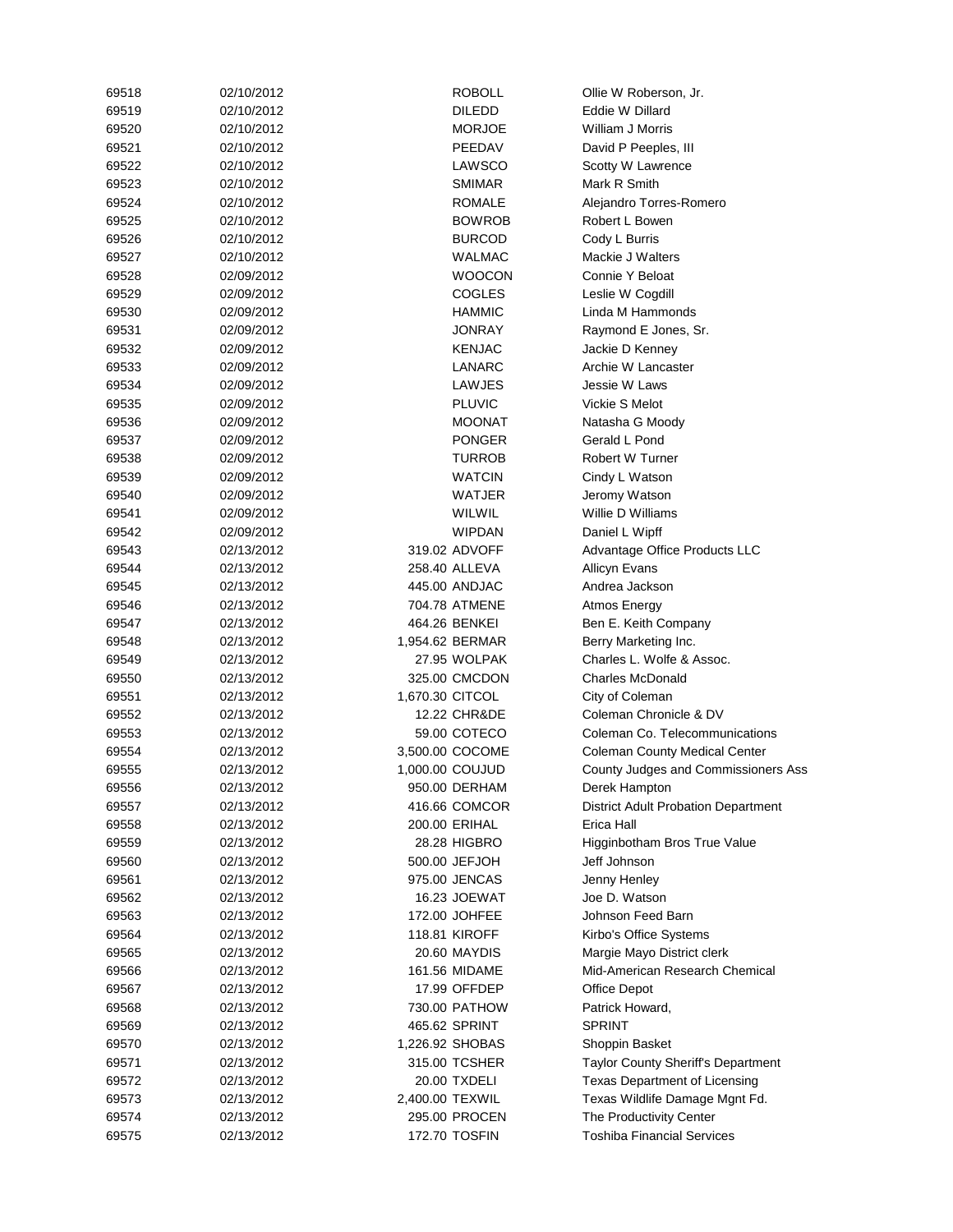| 69576 | 02/13/2012 | 160.00 UNIELE        | United Elevator Service Inc        |
|-------|------------|----------------------|------------------------------------|
| 69577 | 02/13/2012 | 415.10 VERSOU        | <b>Verizon Southwest</b>           |
| 69578 | 02/13/2012 | <b>150.00 VICTCA</b> | Victoria Carter                    |
| 69579 | 02/13/2012 | 46.47 WADTUR         | <b>Wade Turner</b>                 |
| 69580 | 02/13/2012 | 177.60 WELFAR        | Wells Fargo Financial Leasing      |
| 69581 | 02/13/2012 | 280.87 WESTEX        | West Texas Fire Extinguisher, Inc. |
| 69582 | 02/13/2012 | 303.09 WILTIR        | <b>Williams Tire Store</b>         |
| 69583 | 02/13/2012 | 196.54 XERCOR        | Xerox Corporation                  |
| 69584 | 02/13/2012 | <b>DRICON</b>        | Connie M Driskill                  |
| 69585 | 02/13/2012 | <b>MCMTAM</b>        | Tammy R McMillan                   |
| 69586 | 02/13/2012 | SANSHI               | Shirley C Sansing                  |
| 69637 | 02/15/2012 | <b>CHRBUR</b>        | <b>Christin Burris</b>             |
| 69638 | 02/24/2012 | <b>GUETIF</b>        | Tiffany D. Zirkle                  |
| 69639 | 02/24/2012 | <b>BAKNAN</b>        | Nancy G Baker                      |
| 69640 | 02/24/2012 | <b>BERCAR</b>        | Carla J Berry                      |
| 69641 | 02/24/2012 | <b>BURCHR</b>        | Christin D Burris                  |
| 69642 |            | CAMWIL               |                                    |
|       | 02/24/2012 |                      | William N Campbell                 |
| 69643 | 02/24/2012 | <b>CONCHR</b>        | Christine D Connelly               |
| 69644 | 02/24/2012 | <b>DUNDAV</b>        | David L Dunlap                     |
| 69645 | 02/24/2012 | GEOJAR               | Jarvis M George                    |
| 69646 | 02/24/2012 | <b>HARBEV</b>        | <b>Beverly K Harris</b>            |
| 69647 | 02/24/2012 | <b>HUDDAR</b>        | Darlene A Huddle                   |
| 69648 | 02/24/2012 | <b>EDWTIN</b>        | Tina G Lamb                        |
| 69649 | 02/24/2012 | <b>LEMCAT</b>        | Cathryn R LeMay                    |
| 69650 | 02/24/2012 | MAYMAR               | Margie K Mayo                      |
| 69651 | 02/24/2012 | SMIPAT               | Patricia S McMillan                |
| 69652 | 02/24/2012 | <b>MENSTA</b>        | Stacey D Mendoza                   |
| 69653 | 02/24/2012 | <b>QUIDAR</b>        | Darla R Quinney                    |
| 69654 | 02/24/2012 | <b>ROSJOE</b>        | Joe L Rose                         |
| 69655 | 02/24/2012 | TRAJAM               | Jamie L Trammell                   |
| 69656 | 02/24/2012 | <b>WATJOE</b>        | Joe D Watson                       |
| 69657 | 02/24/2012 | <b>BEARIC</b>        | Richard L Beal                     |
| 69658 | 02/24/2012 | <b>DAVBOB</b>        | Bobby A Davis                      |
| 69659 | 02/24/2012 | STEJOH               | Johnny M Stephenson                |
| 69660 | 02/24/2012 | WILMAR               | Mark L Williams                    |
| 69661 | 02/24/2012 | CROBOB               | Bobby J Croft                      |
| 69662 | 02/24/2012 | <b>FORTER</b>        | <b>Terry G Fortune</b>             |
| 69663 | 02/24/2012 | ROBOLL               | Ollie W Roberson, Jr.              |
| 69664 | 02/24/2012 | <b>DILEDD</b>        | Eddie W Dillard                    |
| 69665 | 02/24/2012 | <b>MORJOE</b>        | William J Morris                   |
| 69666 | 02/24/2012 | PEEDAV               | David P Peeples, III               |
| 69667 | 02/24/2012 | LAWSCO               | Scotty W Lawrence                  |
| 69668 | 02/24/2012 | <b>SMIMAR</b>        | Mark R Smith                       |
| 69669 | 02/24/2012 | ROMALE               | Alejandro Torres-Romero            |
| 69670 | 02/24/2012 | <b>BOWROB</b>        | Robert L Bowen                     |
| 69671 | 02/24/2012 | <b>BURCOD</b>        | Cody L Burris                      |
| 69672 | 02/24/2012 | <b>WALMAC</b>        | Mackie J Walters                   |
| 69673 | 02/23/2012 | <b>WOOCON</b>        | Connie Y Beloat                    |
| 69674 | 02/23/2012 | <b>COGLES</b>        | Leslie W Cogdill                   |
| 69675 | 02/23/2012 | <b>HAMMIC</b>        | Linda M Hammonds                   |
| 69676 | 02/23/2012 | <b>JONRAY</b>        | Raymond E Jones, Sr.               |
| 69677 | 02/23/2012 | <b>KENJAC</b>        | Jackie D Kenney                    |
|       |            |                      | Archie W Lancaster                 |
| 69678 | 02/23/2012 | LANARC               |                                    |
| 69679 | 02/23/2012 | LAWJES               | Jessie W Laws                      |
| 69680 | 02/23/2012 | <b>PLUVIC</b>        | Vickie S Melot                     |
| 69681 | 02/23/2012 | MOONAT               | Natasha G Moody                    |
| 69682 | 02/23/2012 | <b>PONGER</b>        | Gerald L Pond                      |
| 69683 | 02/23/2012 | TURROB               | Robert W Turner                    |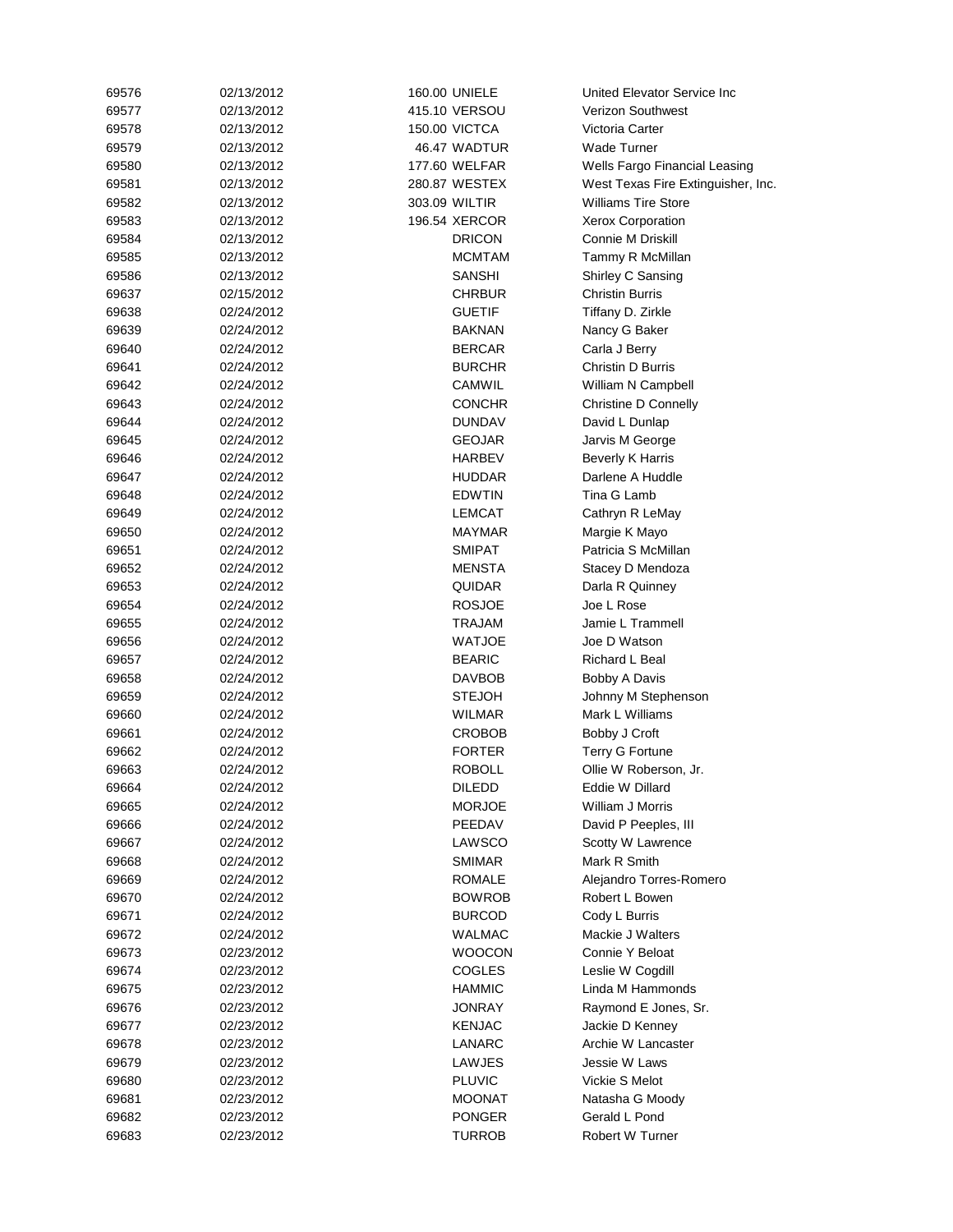| 69684 | 02/23/2012 |                  | WATCIN          | Cindy L Watson                                   |
|-------|------------|------------------|-----------------|--------------------------------------------------|
| 69685 | 02/23/2012 |                  | WATJER          | Jeromy Watson                                    |
| 69686 | 02/23/2012 |                  | WILWIL          | Willie D Williams                                |
| 69687 | 02/23/2012 |                  | <b>WIPDAN</b>   | Daniel L Wipff                                   |
| 69691 | 02/27/2012 |                  | 105.32 ADVOFF   | Advantage Office Products LLC                    |
| 69692 | 02/27/2012 |                  | 700.60 BEAGRA   | Bear Graphics, Inc.                              |
| 69693 | 02/27/2012 |                  | 3,272.53 CARSER | <b>Card Service Center</b>                       |
| 69694 | 02/27/2012 |                  | 105.86 WOLPAK   | Charles L. Wolfe & Assoc.                        |
| 69695 | 02/27/2012 |                  | 458.34 CMCDON   | <b>Charles McDonald</b>                          |
| 69696 | 02/27/2012 |                  | 64.25 CCTAX     | Coleman County Tax Assessor-Collector            |
| 69697 | 02/27/2012 | 1,000.00 CHAPS   |                 | Coleman Heritage, Arts & Preservation            |
| 69698 | 02/27/2012 |                  | 65.00 GARELE    | <b>Gardner Electric</b>                          |
| 69699 | 02/27/2012 |                  | 211.74 INTBAT   | Interstate All Battery Center                    |
| 69700 | 02/27/2012 |                  | 160.11 KIROFF   | Kirbo's Office Systems                           |
| 69701 | 02/27/2012 |                  | 510.00 LORBOH   | Lori Bohannon County Clerk                       |
| 69702 | 02/27/2012 |                  | 400.00 MONSHE   | Monte Sherrod Attorney                           |
| 69703 | 02/27/2012 |                  | 200.00 MOOPLU   | Moore's Plumbing                                 |
| 69704 | 02/27/2012 | 1,100.00 V       | <b>JOJONE</b>   | Norma Jo Jones                                   |
| 69705 | 02/27/2012 |                  | 263.38 OFFDEP   | <b>Office Depot</b>                              |
| 69706 | 02/27/2012 |                  | 68.07 ORKPES    | <b>Orkin Pest Control</b>                        |
| 69707 | 02/27/2012 |                  | 90.00 PMASTE    | Postmaster                                       |
| 69708 | 02/27/2012 |                  | 90.00 POMAST    | Postmaster                                       |
| 69709 | 02/27/2012 | 11,299.90 REEMCK |                 |                                                  |
|       | 02/27/2012 |                  | 421.25 STAMEN   | Reed, McKee & Co. P.C.                           |
| 69710 |            |                  |                 | Stacey Mendoza<br><b>Standard Coffee Service</b> |
| 69711 | 02/27/2012 |                  | 42.40 STACOF    |                                                  |
| 69712 | 02/27/2012 |                  | 494.75 STEFUN   | <b>Stevens Funeral Home</b>                      |
| 69713 | 02/27/2012 |                  | 2,500.00 TEXCOO | Texas AgriLife Extension Sservice                |
| 69714 | 02/27/2012 |                  | 124.45 TOUCOM   | <b>Touchtone Communications</b>                  |
| 69715 | 02/27/2012 |                  | 1,286.13 VERSOU | <b>Verizon Southwest</b>                         |
| 69716 | 02/27/2012 |                  | 46.00 WADTUR    | Wade Turner                                      |
| 69717 | 02/27/2012 |                  | 141.00 WESPUB   | West Group Payment Center                        |
| 69718 | 02/27/2012 |                  | 115.94 XERCOR   | <b>Xerox Corporation</b>                         |
| 69719 | 02/27/2012 |                  | <b>DRICON</b>   | Connie M Driskill                                |
| 69720 | 02/27/2012 |                  | <b>MCMTAM</b>   | Tammy R McMillan                                 |
| 69721 | 02/27/2012 |                  | <b>SANSHI</b>   | Shirley C Sansing                                |
| 69722 | 02/27/2012 |                  | 1,036.05 JOJONE | Norma Jo Jones                                   |
| 69735 | 02/28/2012 |                  | 150.00 BURFIR   | <b>Burkett Fire Dept.</b>                        |
| 69736 | 02/28/2012 |                  | 50.00 COLFOO    | <b>Christian Family Ministries</b>               |
| 69737 | 02/28/2012 | 5,300.00 CITCOL  |                 | City of Coleman                                  |
| 69738 | 02/28/2012 |                  | 75.00 COMSHO    | Comanche Shores Fire Dept.                       |
| 69739 | 02/28/2012 |                  | 150.00 CONVAL   | Concho Valley Regional Food                      |
| 69740 | 02/28/2012 |                  | 75.00 GLCOVE    | Glen Cove Volunteer Fire Dept.                   |
| 69741 | 02/28/2012 |                  | 500.00 JOHPEA   | John Pearce                                      |
| 69742 | 02/28/2012 |                  | 400.00 JOHWEE   | John Weeks                                       |
| 69743 | 02/28/2012 |                  | 75.00 LAKCOL    | Lake Coleman VFD                                 |
| 69744 | 02/28/2012 |                  | 500.00 HEAHEM   | Law Office of Heath Hemphill PC                  |
| 69745 | 02/28/2012 |                  | 300.00 MENHEA   | Mental Health and Retardation                    |
| 69746 | 02/28/2012 |                  | 75.00 NOVFIR    | Rough Creek Fire Department                      |
| 69747 | 02/28/2012 |                  | 200.00 SANVOL   | Santa Anna Volunteer Fire                        |
| 69748 | 02/28/2012 |                  | 75.00 SOUCOL    | South Coleman County Fire Dept                   |
| 69749 | 02/28/2012 |                  | 75.00 TALFIR    | <b>Talpa Fire Department</b>                     |
| 69750 | 02/28/2012 |                  | 500.00 TAYCOU   | Taylor County Juvenile Probation                 |
| 69751 | 02/28/2012 |                  | 75.00 VALFIR    | Valera Fire Department                           |
| 69752 | 02/29/2012 |                  | 28.00 ZZMISC    | Jim McAnally                                     |
| 69753 | 02/29/2012 |                  | 28.00 ZZMISC    | <b>Shirley Bethel</b>                            |
| 69754 | 02/29/2012 |                  | 28.00 ZZMISC    | Gary Castleberry                                 |
| 69755 | 02/29/2012 |                  | 28.00 ZZMISC    | James Irwin                                      |
| 69756 | 02/29/2012 |                  | 28.00 ZZMISC    | <b>Gregory Percival</b>                          |
|       |            |                  |                 |                                                  |